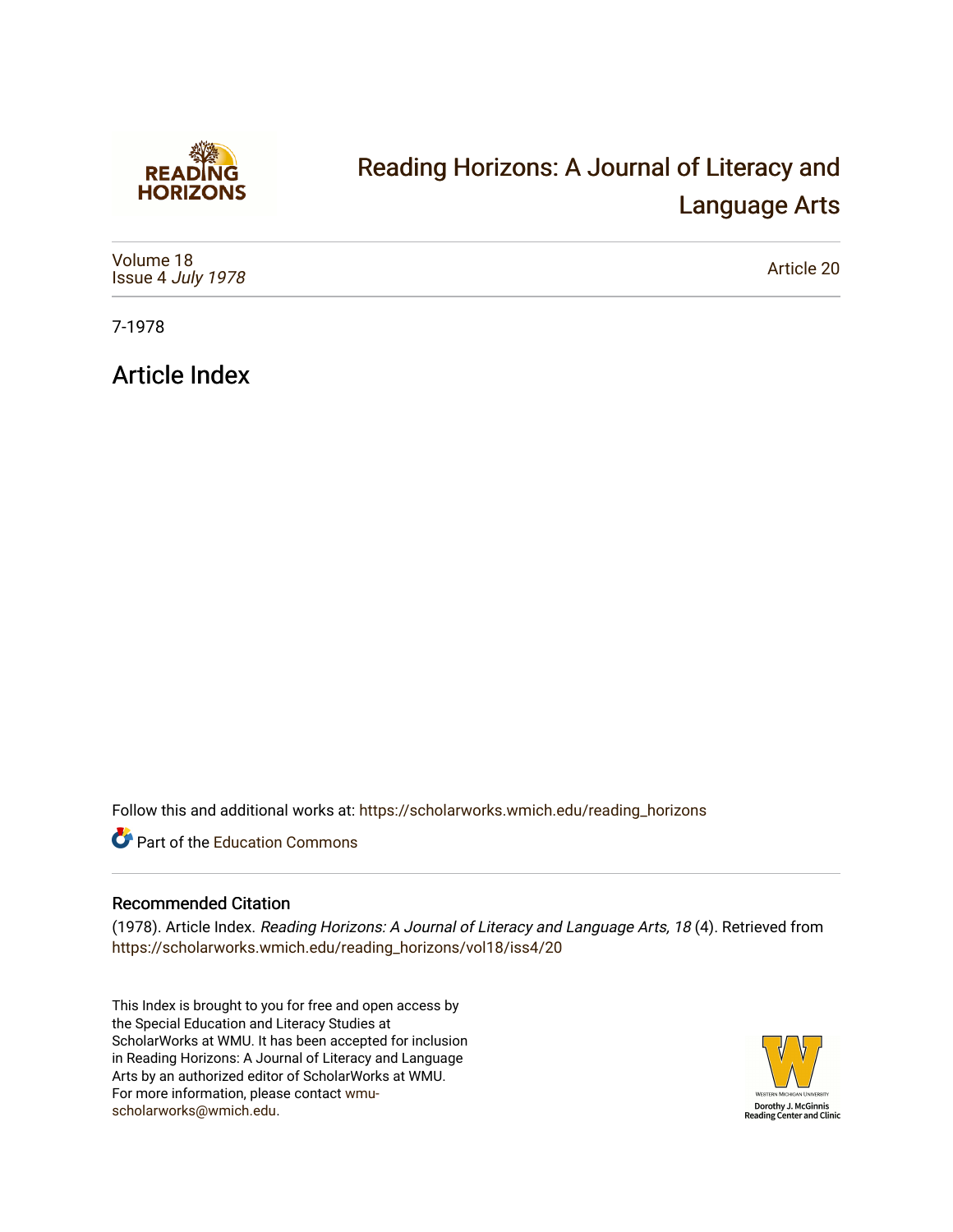## *SUBJECT INDEX* **SUBJECT INDEX**

Adult Reading Plans: Enjoyment, Enrichment and Inquiry, 3:203 Arlult Reading Plans: Enjoyment, Enrichment anrl Inquiry, 3:203 Attitude Toward Reading and Reading Related Concepts Among Elementary Students, 2:110 Elementary Students, 2: 110 Bibliotherapy: Solving Problems Through Reading, 3:213 Bibliotherapy: Solving Problems Through Reading, 3 :213 Busy Parents Can Help Their Children Be Good Readers, 3:200 Busy Parents Can Help Their Children Be Good Readers, 3:200 Classroom and the Cloze Procedure: Interaction in Imagery, 4:261 Clearing the Air of Fog and SMOG, 4:285 Clearing the of Fog and SMOG, 4:285 The Components of a Competency Based Elementary Reading Program, The Components of a Competency Based Elementary Reading Program, 1:52 1:52 The Crucial Transition Years, 1:13 The Crucial Transition Years, 1 :13 Developing Fluency in Word-By-Word Readers, 4:289 Developing Fluency in Word-By-Word Readers, 4:289 DiamondJubilee-WMU, 1:3 DiamondJubilee- WMU, 1:3 Divorce Reading Style, 4:292 Divorce - Reading Style, 4:292 Educational Games on File, 3:194 Educational Games on File, 3:194 Effective Ways of Building Vocabulary in Every Content Area, 2:142 Effective Ways of Building Vocabulary in Every Content Area, 2: 142 Expanding the Reading Interests of Secondary Students, 3:216 Expanding the Reading Interests of Secondary Students, 3 :216 Expensive Economy, 3:167 Expensive Economy, 3: 167 Factors Affecting the Relationship Between Listening and Reading, 4:277 Factors Affecting the Relationship Between Listening and Reading, 4:277 False Prerequisites in Learning to Read, 4:294 False Prerequisites in Learning to Read, 4:294 High School Reading Problems and Reading Disability, 3:190  $\,$ How Disabled Readers Try to Remember Words, 3:174 How Disabled Readers Try to Remember Words, 3: 174 If They TALK when you say "Listen!" And WON'T TALK when you say If They TALK when you say "Listen!" And WON'T TALK when you say "Discuss!" READ!, 3:181 "Discuss!" READ!, 3:181 Increasing Communication Between Administrators and Reading Per Increasing- Communication Between Administrators and Reading Personnel, 1:19 sonnel, 1: 19 Initiating Assessment of Student Needs in Content Areas, 2:134 Initiating Assessment of Student Needs in Content Areas, 2: 134 An Inventory for Assessment of Oral Language Production, 4:303 Measurement of Teacher Knowledge of Reading, 2:116 A Mini Look at Some Maxi Ideas, 4:265 A Mini Look at Some Maxi Ideas, 4:265 The Nature and Role of High School Reading and Language Competency The Nature and Role of High School Reading and Language Competency Tests in Today's society, 1:63 Tests in Today's society, 1 :63 Oral Reading: Considerations Before Utilization, 4:258 Oral Reading: Considerations Before Utilization, 4:258 Parent Involvement in Children's Reading Readiness Development, 4:272 Parent Involvement in Children's Reading Readiness Development, 4:272 A Primer for the Reading Blahs, 2:114 A Primer for the Reading Blahs, 2: 114 The Principal Helps Improve Reading Instruction, 3:19 The Principal Helps Improve Reading Instruction, 3: 19 Power of the Printed Word, 2:87 Power of the Printed Word, 2:87 Profile Analvsis of Diagnostic Reading Tests: Is It Warranted?, 1:44 Profile Analysis of Diagnostic Reading Tests: Is **It** Warranted?, 1 :44 The Reading-Career Education Connection, 2:138 The Reading-Career Education Connection, 2: 138 Reading Deficiency and Behavior Problems: A Study, 4:282 Reading Deficiency and Behavior Problems: A Study, 4:282 Reading Expectancy Formulae Strengths and Limitations to Be Con Reading Expectancy Formulae Strengths and Limitations to Be Considered, 2:128 sidered, 2: 128 The Reading Field Agent: A Model for the Diagnostic Teaching of Teachers" 2:124 Teachers, 2: 124 Reading Problems: Prevention Rather Than Cure, 1:7 Reading- Problems: Prevention Rather Than Cure. 1:7